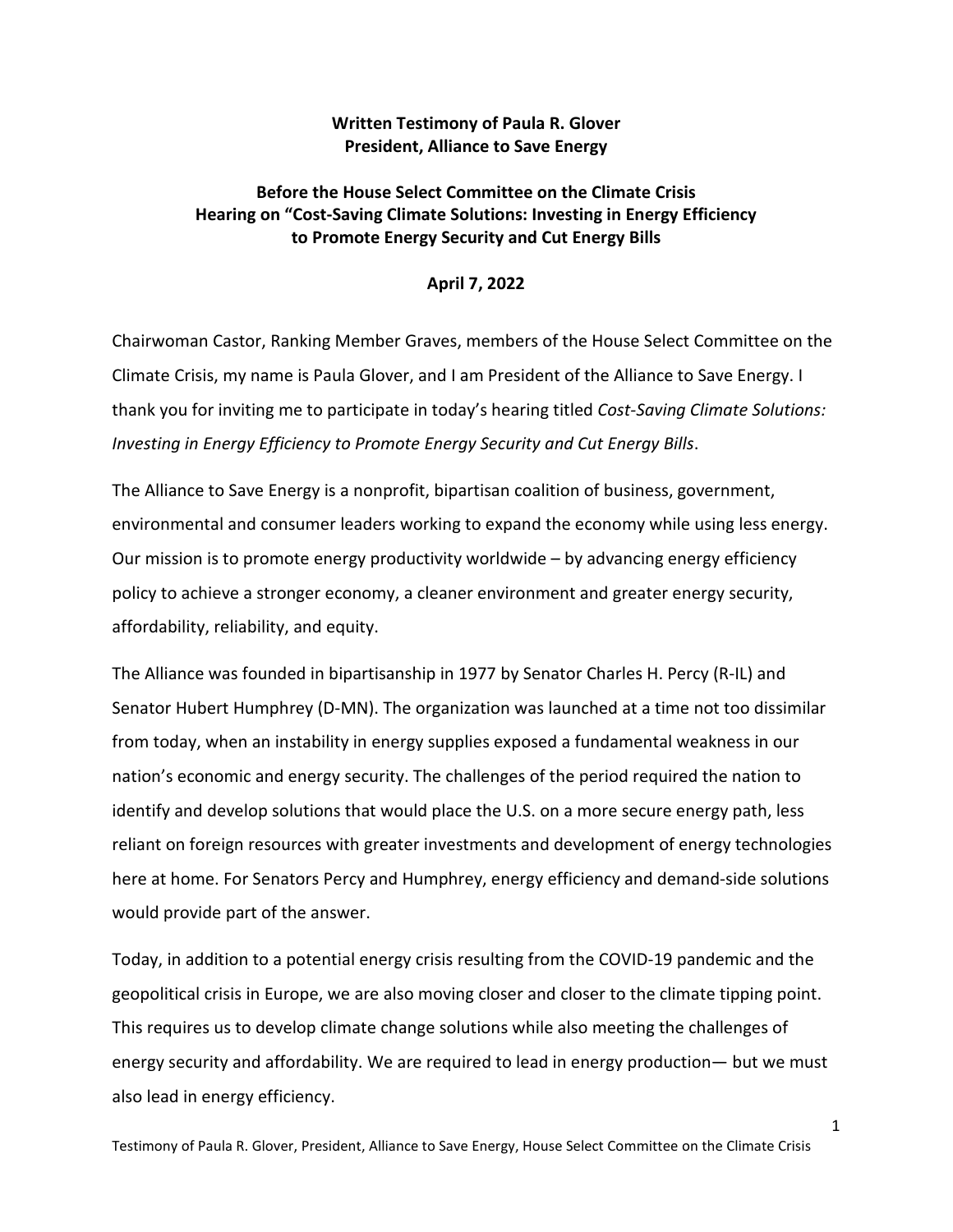However, the issue of energy security is not simply about supply. As Senators Percy and Humphrey identified 45 years ago, we must also invest in reducing energy demand through energy efficiency. Energy efficiency investments reduce energy intensity throughout all sectors of the U.S. economy — including manufacturing, transportation, in agriculture, and the built environment. In fact, but for investments made in energy efficiency since 1980, energy consumption would have been more than 60% higher. $1$ 

When measuring energy consumption, industry and manufacturing account for 33% of all energy consumed; transportation equals 26%; and the residential and commercial built environment represent [2](#page-1-1)2% and 18% respectively.<sup>2</sup> As we make investments in energy efficiency products, equipment, supplies, and technologies— and as consumers and businesses adopt efficiency solutions, energy consumption is reduced, and generation and production supplies are offset through lowered demand. This is achieved by investments that secure the building envelope, equipment standards, building codes, building design, and establishing policies that prioritize energy efficiency as a primary part U.S. domestic policy.

Energy efficiency also effectively addresses the issue of climate change— and should be used as the first solution to the climate crisis. As indicated in the recent report *Halfway There*, energy efficiency alone can reduce carbon emissions by 50% by 2050<sup>3</sup>, and according to the International Energy Agency (IEA), over 40% of the emission reduction objectives of the Paris Agreement can be achieved through energy efficiency by 20[4](#page-1-3)0.<sup>4</sup> Through energy efficiency standards and labeling alone, the U.S. already avoids 343 metric tons of carbon emissions each year. [5](#page-1-4)

<span id="page-1-0"></span>

<span id="page-1-1"></span>

<span id="page-1-3"></span><span id="page-1-2"></span>

<span id="page-1-4"></span>

<sup>&</sup>lt;sup>1</sup><br>
https://www.eia.gov/energyexplained/use-of-energy/<br>
<sup>3</sup><br>
https://www.aceee.org/fact-sheet/halfway-there.<br>
<sup>4</sup><br> [https://www.iea.org/commentaries/how-energy-efficiency-will-power-net-zero-climate-goals.](https://www.iea.org/commentaries/how-energy-efficiency-will-power-net-zero-climate-goals)<br>
<sup>5</sup><br>
https://ww [labelling-programmes/executive-summary.](https://www.iea.org/reports/achievements-of-energy-efficiency-appliance-and-equipment-standards-and-labelling-programmes/executive-summary)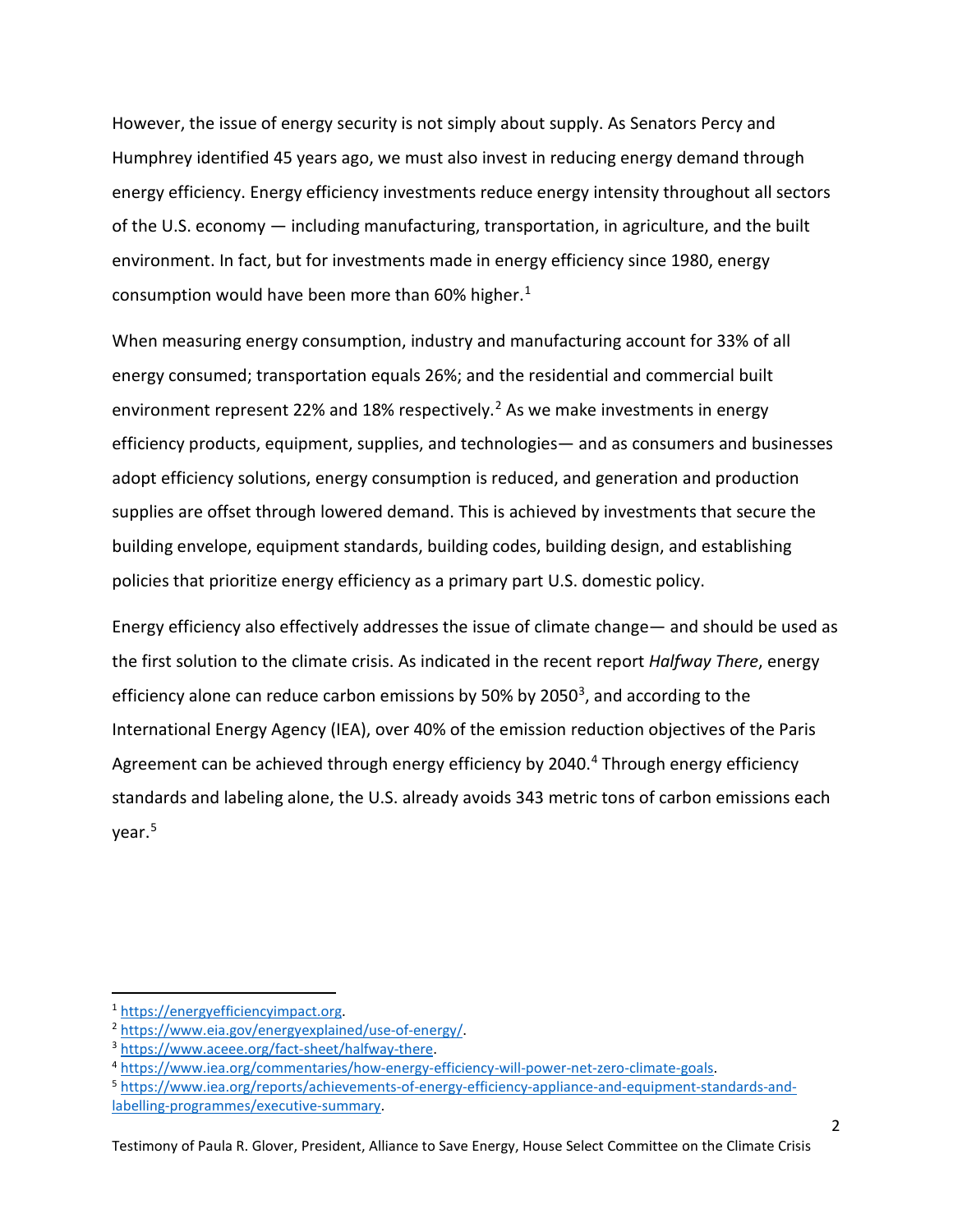Finally, as efficiency effectively delivers on its ability to increase energy security and mitigate climate change, it also makes energy more affordable. As a result of the efficiency investments made since 1980, consumers avoid approximately \$800 billion per year in energy costs.<sup>[6](#page-2-0)</sup>

This is the power of energy efficiency— reduced carbon emissions; reduced demand on supply; and billions of dollars in savings for consumers— all of which directly impact today's challenges of energy and national security, energy affordability, and climate change.

Furthermore, energy efficiency has a positive impact on the economy. Energy efficiency is currently the largest employer in the clean energy workforce, employing over 2.1 million people in the U.S. — nearly seven times that of the wind and solar industries combined, and 12 times the size of the entire coal industry. These jobs pay on average \$24.44 an hour, or 28% higher than the national median hourly wage.<sup>[7](#page-2-1)</sup>

To advance the multiple positive benefits of energy efficiency as a tool for national security, energy affordability, and climate change— and I would add economic growth— there should be a whole of government approach. This means prioritizing the role of energy efficiency targeting the major sectors of the U.S. economy, including industry, transportation, and the residential and commercial built environment. As federal dollars are released and deployed through agencies and programs, policies should ensure that national energy efficiency objectives are substantively linked. This includes energy efficiency as connected to small business activity, affordable housing funding, mortgage lending, agriculture, commerce investments, and elsewhere.

This means retrofitting and modernizing the nation's critical facilities and public buildings through direct investments, improved codes and standards, by leveraging private public partnerships, and through other measures. And this should also be across the federal footprint.

This also means research, development and commercialization of Active Efficiency technologies, which are the application and use of digital energy efficiency, including grid-

<span id="page-2-0"></span><sup>6</sup> [https://energyefficiencyimpact.org](https://energyefficiencyimpact.org/)

<span id="page-2-1"></span><sup>7</sup> [https://e4thefuture.org/wp-content/uploads/2021/10/Energy-Efficiency-Jobs-in-America\\_National-Summary-](https://e4thefuture.org/wp-content/uploads/2021/10/Energy-Efficiency-Jobs-in-America_National-Summary-2021.pdf)[2021.pdf.](https://e4thefuture.org/wp-content/uploads/2021/10/Energy-Efficiency-Jobs-in-America_National-Summary-2021.pdf)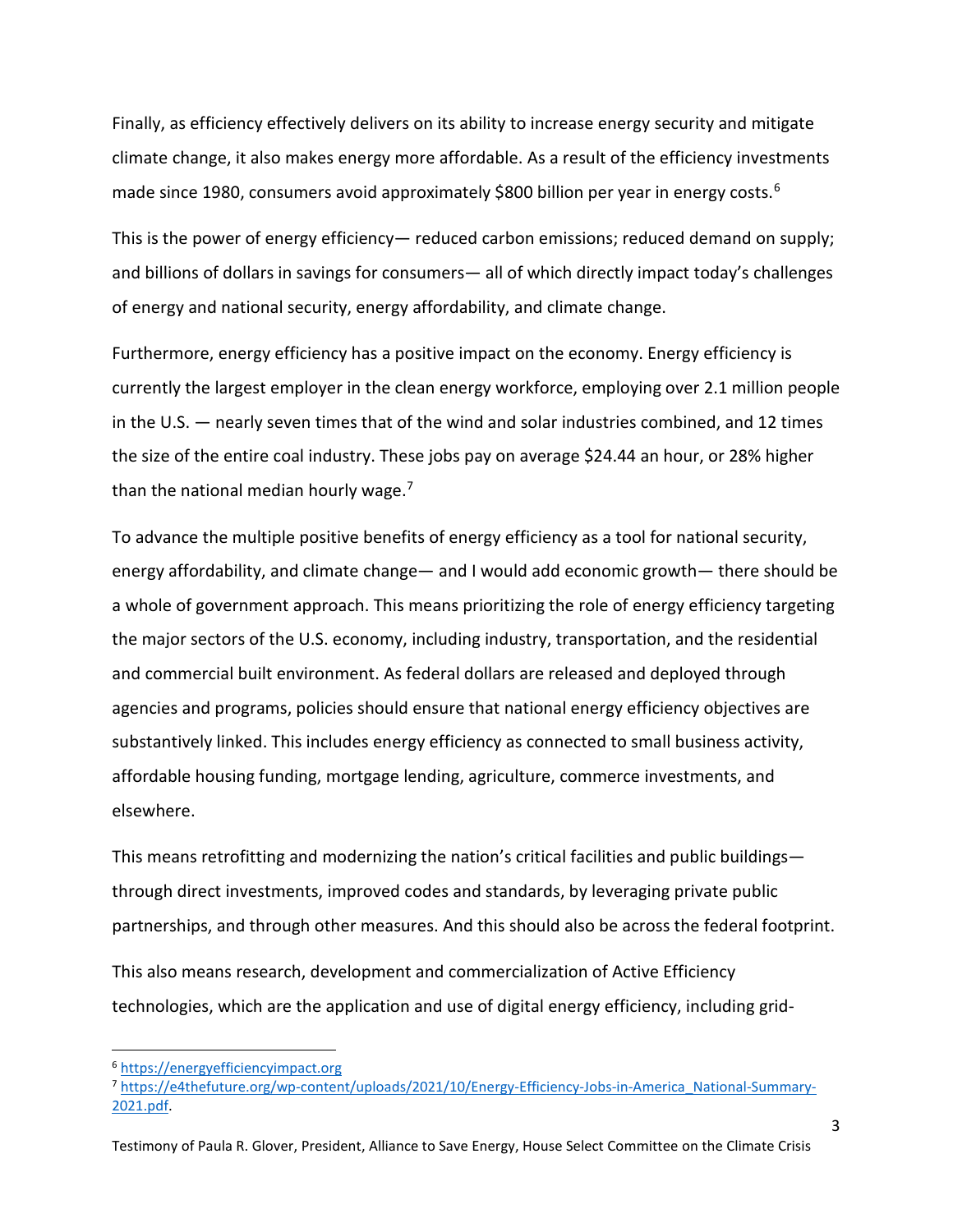integrated enabled buildings, and technologies that allow single and multiple buildings to take on, shift, and share load on a continuous basis.

We should employ these same solutions in the residential built environment, and with an emphasis on equity. According to research conducted by the Alliance to Save Energy on singlefamily homeownership, of the nearly 74.5 million owner-occupied households, 35.2 million are households with annual incomes below \$60,000.<sup>[8](#page-3-0)</sup> Moreover some of these same households represent families with the highest energy burden, with rural households having the highest energy burden when compared to other groups. $9$  At the same time, when segmenting energy burden by race, when compared to white households, Blacks spend 43% more of their income on energy costs, Hispanics, 20% more, and Native American households 45% more.<sup>10</sup>

To effectively deploy energy efficiency solutions in these homes, and to secure the full benefits of energy security and emission reductions, we must include these households as we deploy identified energy efficiency investments. This will also result in lower energy costs for these families, and reduced energy burden.

That said, we must also address energy efficiency for renters, where multi-family households under \$60,000 in annual income equal 33.4 million households out of 43.7 million.<sup>[11](#page-3-3)</sup> These families often have little control over the energy efficiency investments in their homes, requiring policies and investments to incentivize landlords, including building performance standards, energy codes, tax incentives, and other mechanisms.

As we consider transportation, efficiency opportunities exist across the sector, including light and heavy vehicles, aviation, marine technologies, and rail. However private investments are costly, and research and development to advance future technologies are required, especially in aviation, rail, and marine engine performance. That said, on-the-road vehicles equal approximately 82% of transportation energy use, which makes the application of fuel efficiency

Testimony of Paula R. Glover, President, Alliance to Save Energy, House Select Committee on the Climate Crisis

<span id="page-3-0"></span>

<span id="page-3-2"></span><span id="page-3-1"></span>

<sup>&</sup>lt;sup>8</sup> All data from 2015 EIA RECS.<br><sup>9</sup> https://www.aceee.org/press/2018/07/rural-households-spend-much-more.<br><sup>10</sup> [https://www.aceee.org/press-release/2020/09/report-low-income-households-communities-color-face-high](https://www.aceee.org/press-release/2020/09/report-low-income-households-communities-color-face-high-energy-burden)energy-burden.<br><sup>11</sup> All data from 2015 EIA RECS.

<span id="page-3-3"></span>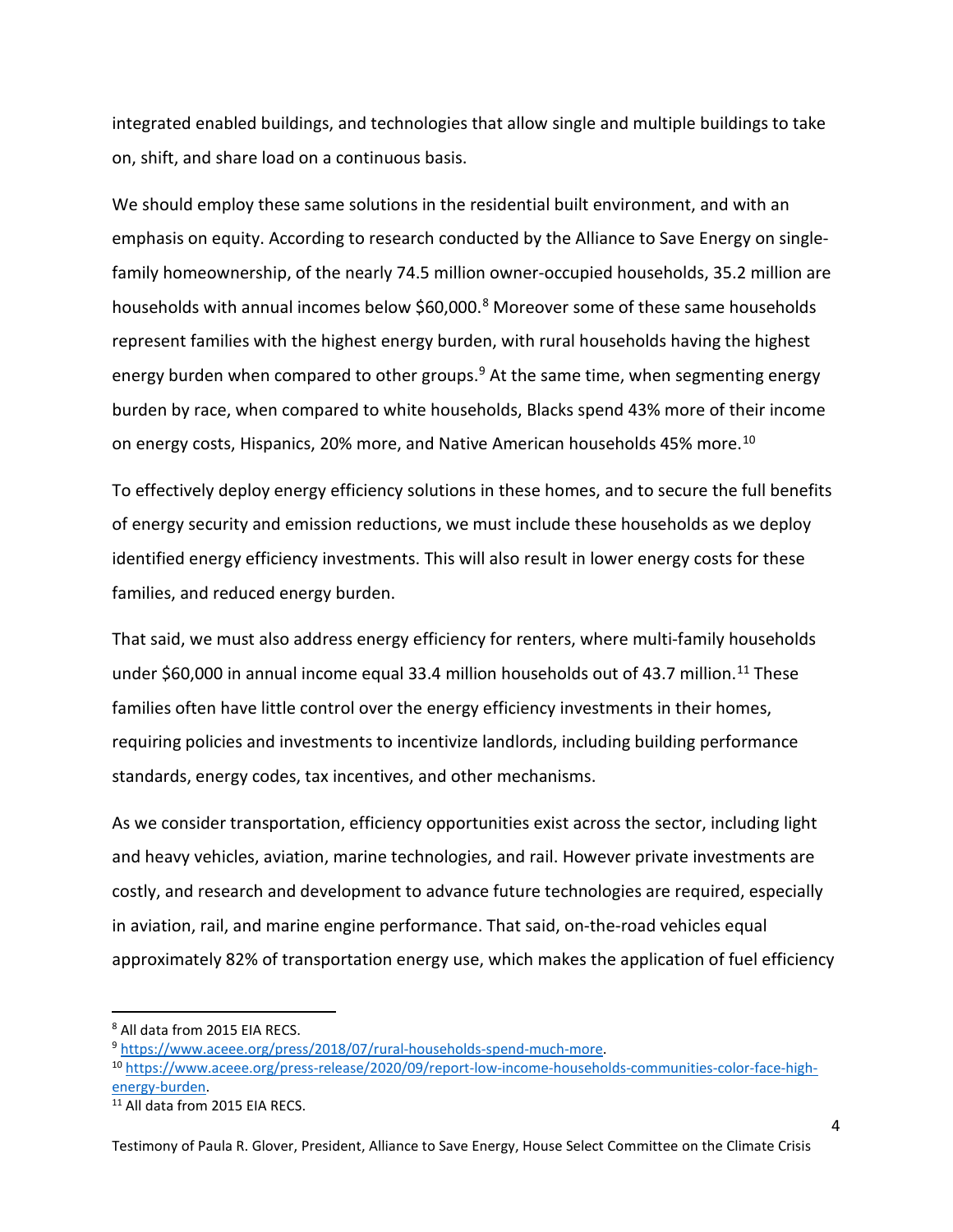standards in addition to investments in alternative fuel vehicles essential to reducing transportation energy demand.<sup>[12](#page-4-0)</sup> As a brief example of the energy efficiency impact of electric vehicle (EV) technology as an alternative, EVs convert up to 77% of the charged energy to the vehicle and braking systems versus  $12\%$ -30% for vehicles powered by gasoline.<sup>[13](#page-4-1)</sup>

From the industrial perspective, the U.S. Department of Energy (DOE) has taken the lead through its Better Plants Program, the purpose of which is to improve energy efficiency and sustainability through partnerships with some of the nation's leading manufacturers and water and wastewater treatment agencies. Total program participants equal 3,500 facilities and 13.8% of the U.S. manufacturing energy footprint. Most recent reporting indicates that program participants have avoided more than 1.9 quadrillion Btus and saved \$9.3 billion in energy costs.<sup>[14](#page-4-2)</sup> Avoided energy use and energy savings should be increased exponentially but will require greater support for and expansion of initiatives like the Better Plants Program and other related projects, including incentives for manufacturers to increase energy efficiency investments.

With the above in mind, we also see investments in energy efficiency as essential to the reliability of the electric grid. This is particularly true as policy and markets shift a substantive share of energy demand toward electrification. Based on analysis and depending on the rate of electric vehicle (EV) adoption, we should anticipate significant future growth in grid load. According to the Brattle Group, if the projected rate of EV growth increases from 1.5 million in 2020 to 10-35 million by 2030, we will need grid investments up to \$125 billion across the electric power sector— and that's to serve 20 million EVs.<sup>15</sup> These vehicles will add 60-95 terrawatt hours (TWh) of electricity demand to the grid annually, in addition to 10-20 gigawatts (GW) of peak load, which in turn would require 12-18 gigawatts of generation capacity from renewable energy.[16](#page-4-4) 

<span id="page-4-0"></span>

<span id="page-4-2"></span><span id="page-4-1"></span>

<sup>&</sup>lt;sup>12</sup> https://afdc.energy.gov/conserve/system\_efficiency.html<br><sup>13</sup> https://www.fueleconomy.gov/feg/evtech.shtml<br><sup>14</sup> https://betterbuildingssolutioncenter.energy.gov/sites/default/files/attachments/2021\_Better\_Plants\_Progre

<span id="page-4-4"></span><span id="page-4-3"></span>[needed-to-support-projected-20-million-evs-by-2030-according-to-brattle-economists/.](https://www.brattle.com/insights-events/publications/electric-power-sector-investments-of-75-125-billion-needed-to-support-projected-20-million-evs-by-2030-according-to-brattle-economists/) 16 *Id.*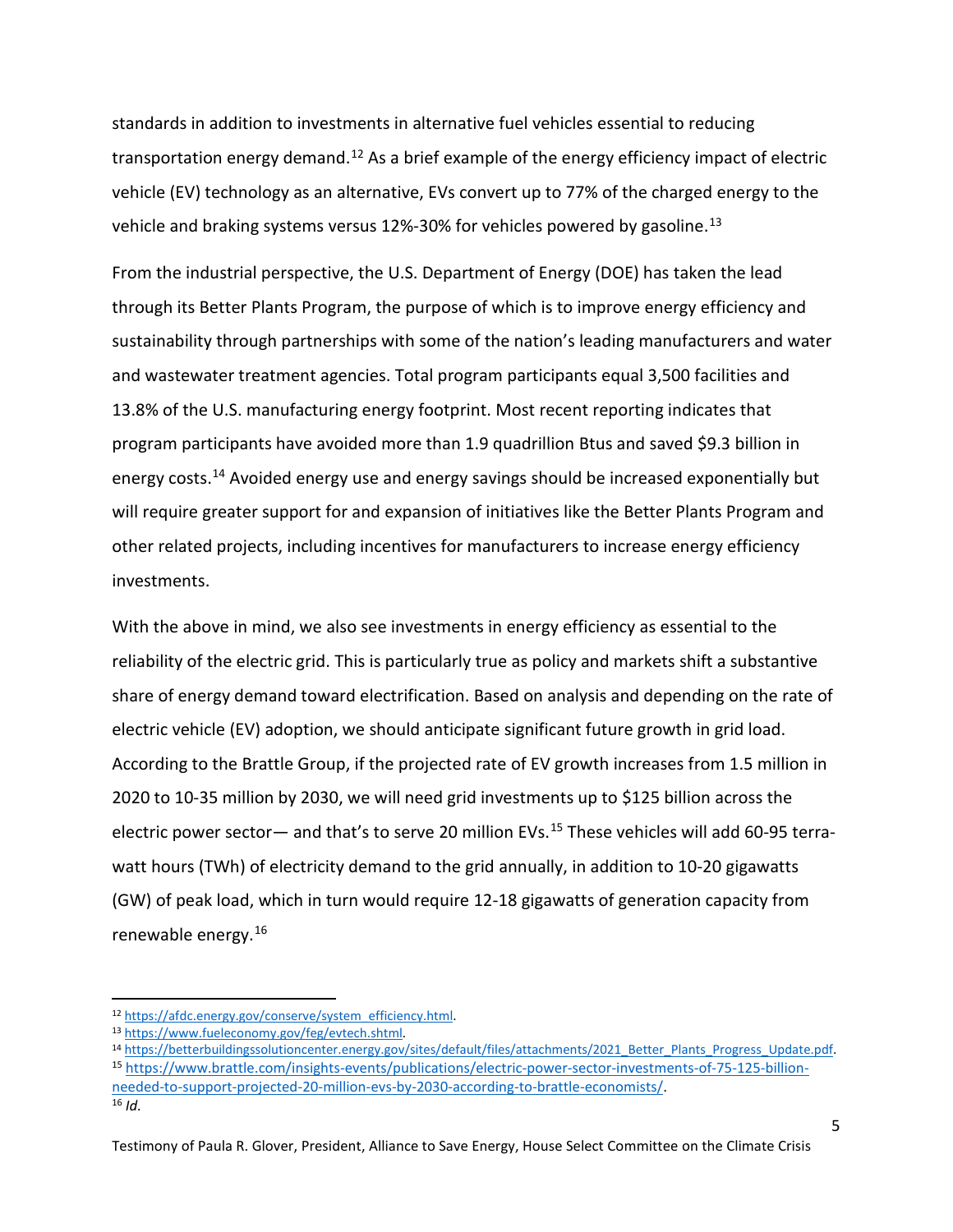These investments will come at a cost. There will be a cost to develop and deploy the infrastructure, and there will be a cost transferred to consumers and businesses. Brattle estimates that \$30-50 billion will be needed for generation and storage, with \$15-\$25 billion needed for transmission and distribution upgrades, and another \$30-\$50 billion for charging and customer related infrastructure.

Although some of these costs will be offset as we factor in fuel switching, carbon reductions, and the future ability of EVs to shed and share load, the payback is not immediate.<sup>[17](#page-5-0)</sup> In all likelihood, consumers will realize an increase electricity costs, which will be necessary to ensure that the grid is reliable and able to meet consumer demand. However, energy efficiency can help avoid some of these increased costs, while also adding greater grid reliability.<sup>[18](#page-5-1)</sup>

This is particularly true as we think about Active Efficiency when combined with traditional passive efficiency measures including building envelope retrofits. Active Efficiency reduces consumption through demand flexibility, and also reduces load through technologies that allow appliances, buildings, communities, neighborhoods, and potentially whole cities to shift, share, and shed load on a continuous basis.

In conclusion, the energy transition is here. However, if we fail to lead with energy efficiency, then our investments in the transition will have sealed-in decades of energy waste, in addition to lost savings for consumers. From a policy perspective— including as we think about national security and the nation's energy security— when forwarding policies on electrification, we must lead with energy efficiency. As we deploy renewable generation assets and related transmission and distribution investments, we must lead with energy efficiency. And as we identify future investments in oil, natural gas, coal, and carbon capture, we must lead with energy efficiency. We have the ability through investments in demand-side solutions to directly lower the level, rate, and cost by which we consume our energy supplies.

The focus on energy efficiency in the Infrastructure Investments Jobs Act (IIJA), and what might come out of a budget reconciliation package are a good start, including but not limited to

<span id="page-5-0"></span> $17$  *Id.* 

<span id="page-5-1"></span><sup>18</sup> [https://www.ase.org/blog/does-grid-study-many-reminders-success-energy-efficiency.](https://www.ase.org/blog/does-grid-study-many-reminders-success-energy-efficiency)